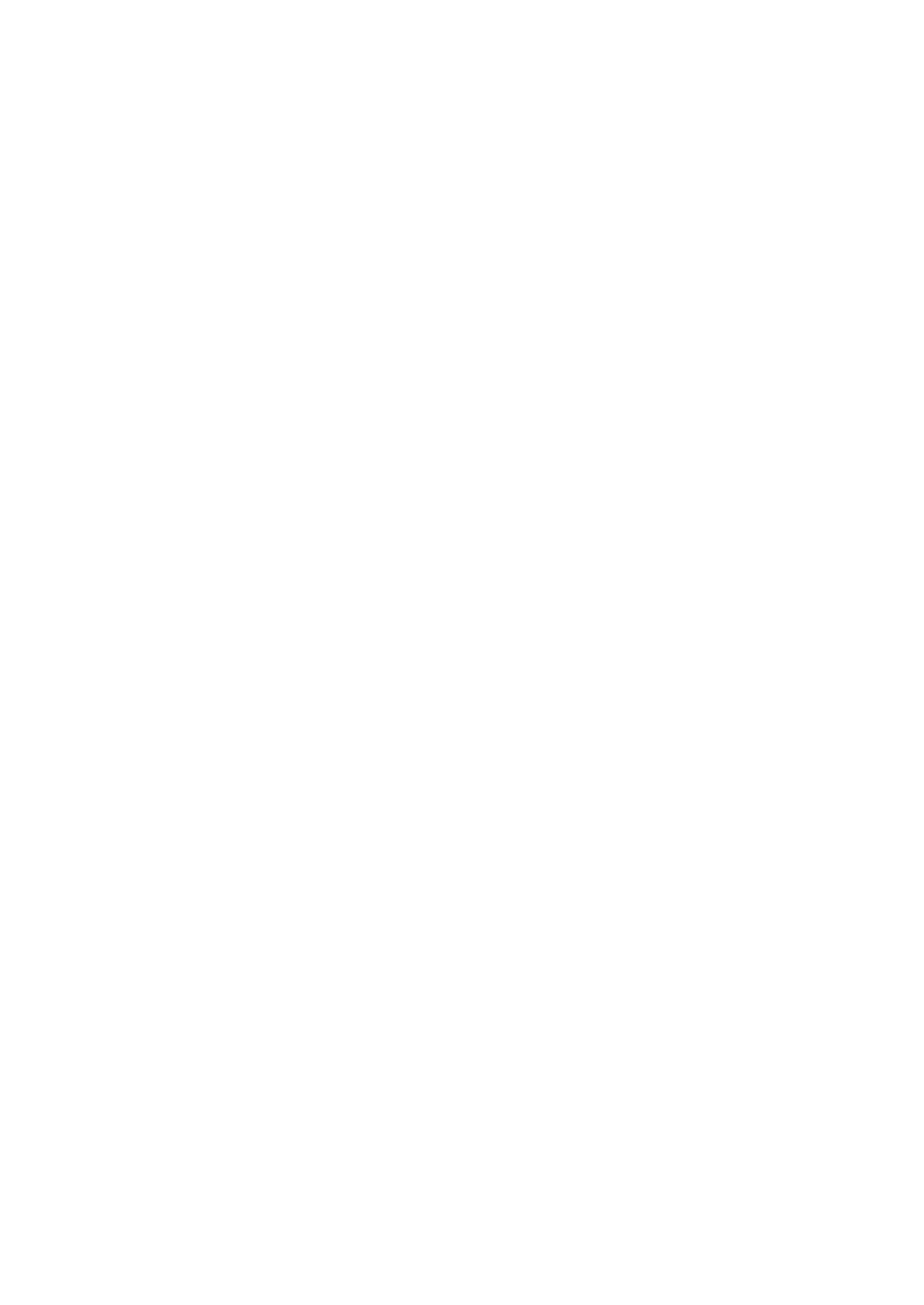**Australian Government** 



**Session 4:** Reforming the Global Financial System – Implications for long term investment finance

> **HK Holdaway** General Manager, G20 Division *ICRIER conference conference, September 17 ‐19*

#### **Outline**

- Purpose of the reform : Back to where it all started
- Implications in theory
- $\bullet$  Implications in practice
- Investment 'package'
	- Financial regulatory reforms to unlock long‐term investment finance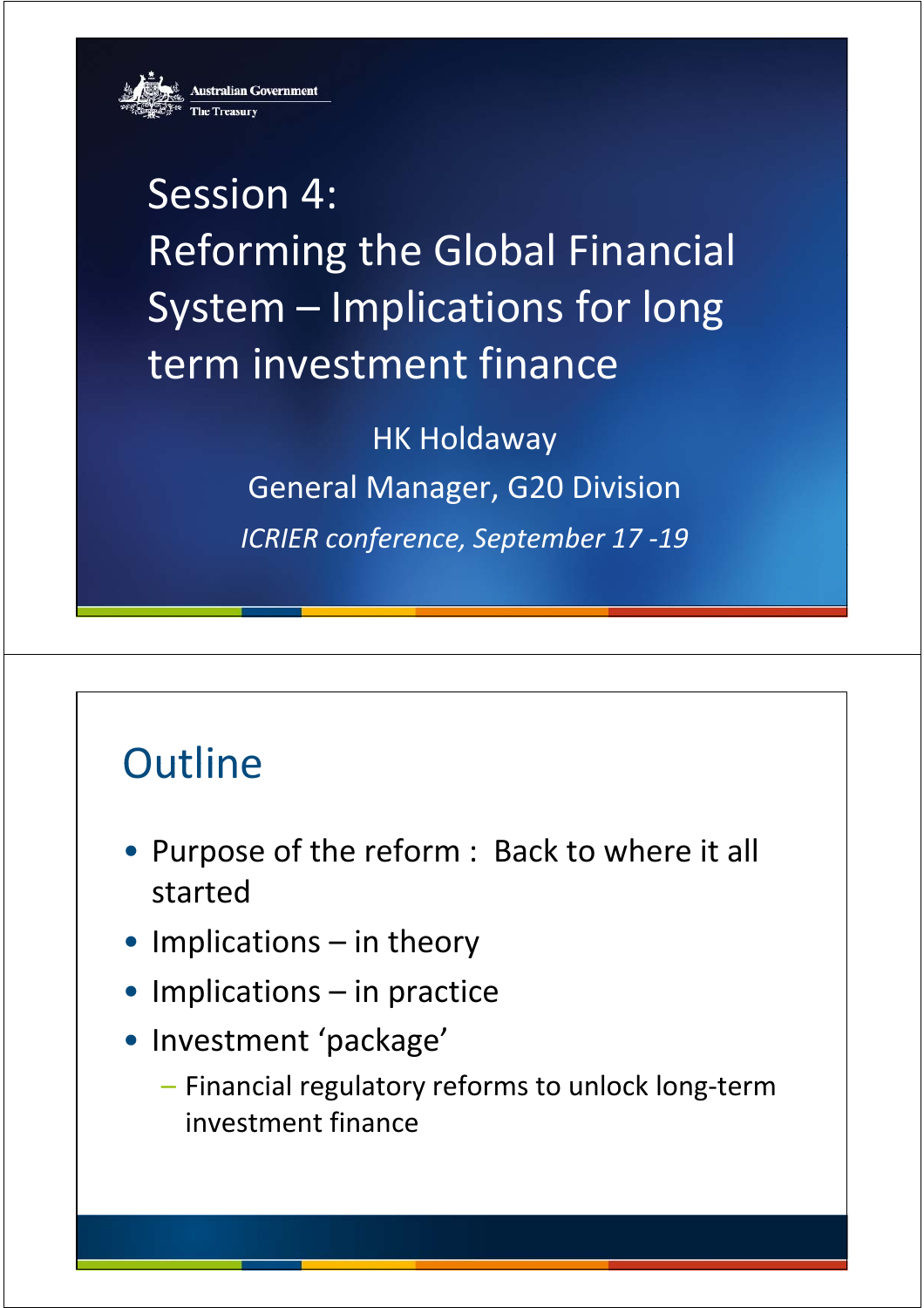# Purpose of the reform • Response to the Global Financial Crisis – Under‐priced risks/high levels of debt – Opaqueness of securitised finance – Inadequate supervision and regulation • Build a stable and well functioning global financial system – Increase in cost of finance • Regarded as one of the biggest successes by the G20

### Implications – in theory

- Reforms not yet fully implemented
- FSB reports (Feb and Aug 2013)
	- Benefits of a stable and well functioning global financial system outweighs costs
	- Reforms have no particular bias against long‐term investment financing
- Conclusion: No negative implication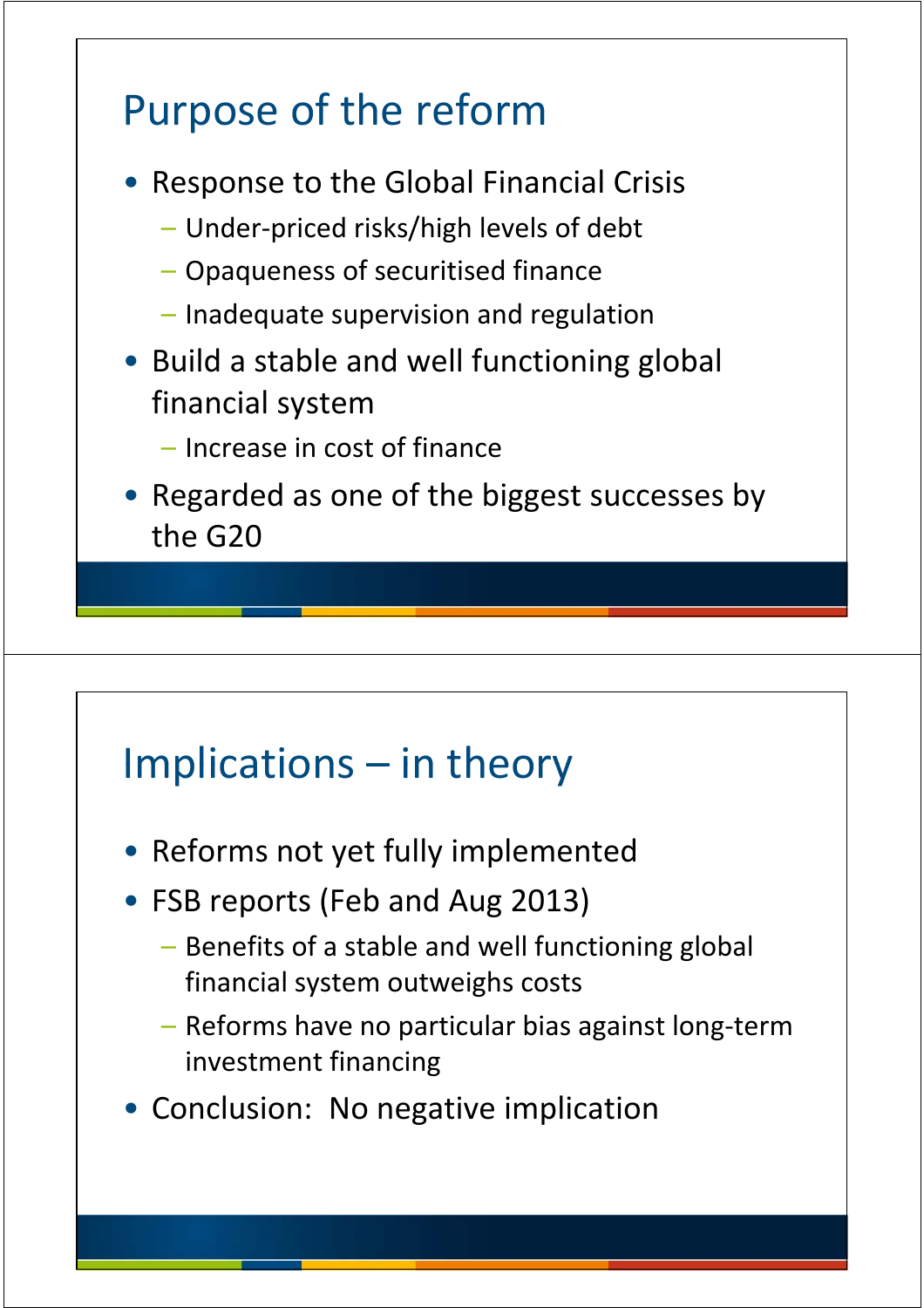### Implications – in practice

Will need:

- Timely and consistent implementation
	- No regulatory arbitrage
	- No second tier for EMEs
- Careful monitoring of cumulative effect and unintended consequences of reforms
	- Based on evidence

### Investment 'package'

- Country specific actions to tangibly improve domestic investment climates
- Financial intermediation
	- $-$  Domestic capital market development and intermediation of global savings to investments
	- Catalytic role of MDBs
- Improving processes and transparency in prioritising and funding investment projects